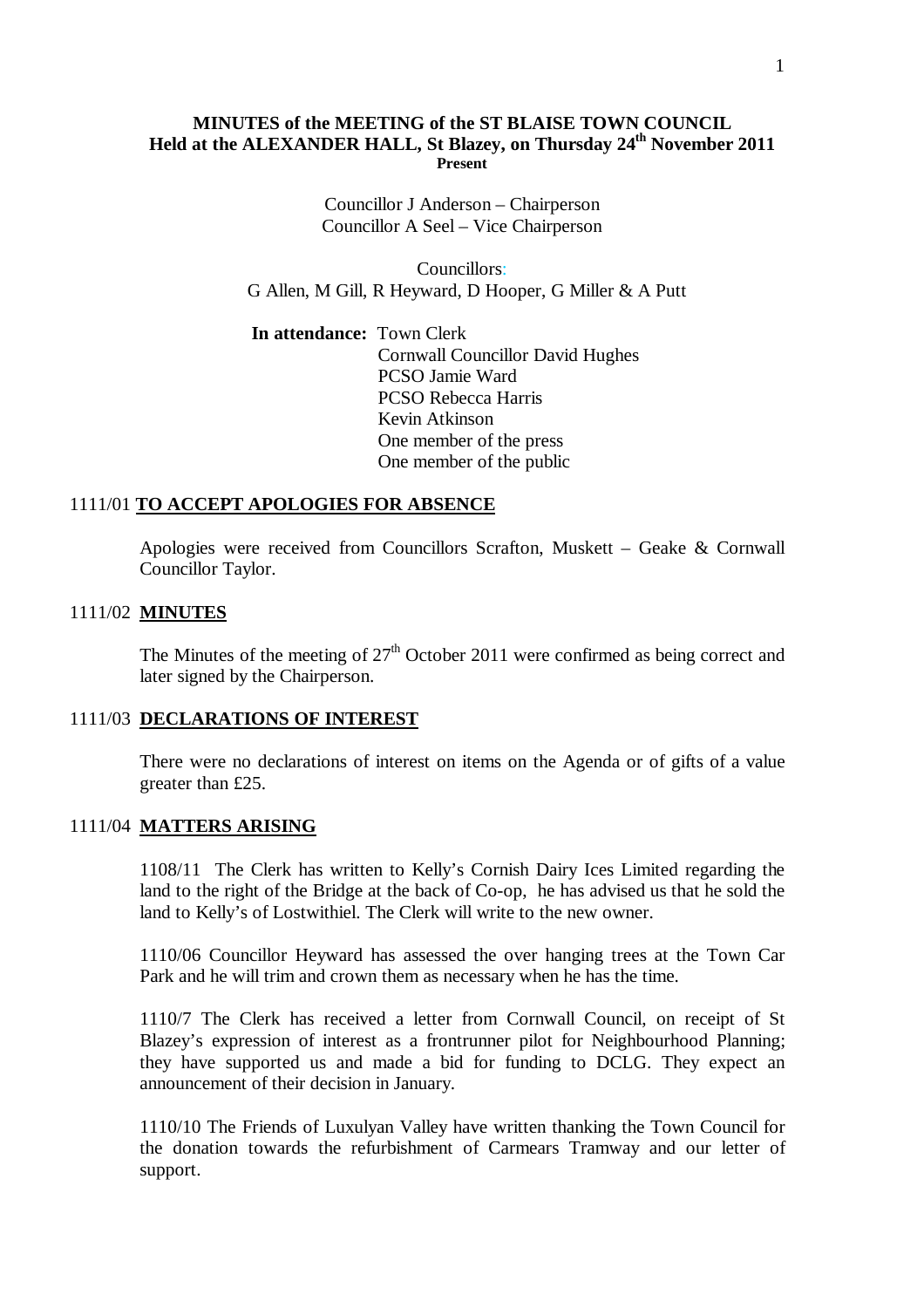1110/23 Councillor Heyward said that the pot holes in New Road have been refilled.

1110/23 Councillor Miller thanked Councillors Anderson and Putt for their assistance in selling the War Publication on Saturday  $12<sup>th</sup>$  November, he is hoping to repeat the operation in the spring.

#### 1111/05 **POLICE CRIME FIGURES**

|                             | Detected |
|-----------------------------|----------|
|                             | 3        |
|                             |          |
| 4                           |          |
|                             |          |
| $\mathcal{D}_{\mathcal{L}}$ |          |
| 6                           |          |
| 4                           |          |
| 8                           | 6        |
|                             |          |
| 31                          | 9        |
|                             |          |

There were 23 crimes in October 2010 of which 10 were detected. 76 Police Logs were responded to in the month of October for the St Blazey area.

#### 1111/06 **A REPORT FROM THE COMMUNITY WARDEN.**

The Warden has replaced most of the Restormel Dog Fouling signs with the Cornwall Council notice's, he will replace the remainder when the stock of signs has been replenished. He asked the Councillors to keep him abreast of any problem areas and to report any signs that have not been replaced. Kevin has been carrying out general maintenance throughout the Town.

#### 1111/07 **A REPORT FROM CORNWALL COUNCILLOR DAVID HUGHES**

Councilor Hughes told the Council that at present there are different recycling and waste collection arrangements in different parts of Cornwall. This is because before April 2009 Cornwall was divided into six district councils, each with its own recycling and waste contracts. These contracts have to run their course and Cornwall Council is in the process of harmonizing these arrangements, so that eventually wherever you live in the county the materials collected will be the same. Different parts of Cornwall are using reusable boxes and bags and have weekly rubbish collections and bi-weekly recycling collections this will expand to Cornwall in its entirety.

Councillor Hughes has passed the Town Councils offer onto the residents of Manor View that a grant would be provided towards a neighbourhood group if they wished to undertake the spreading of salt/grit.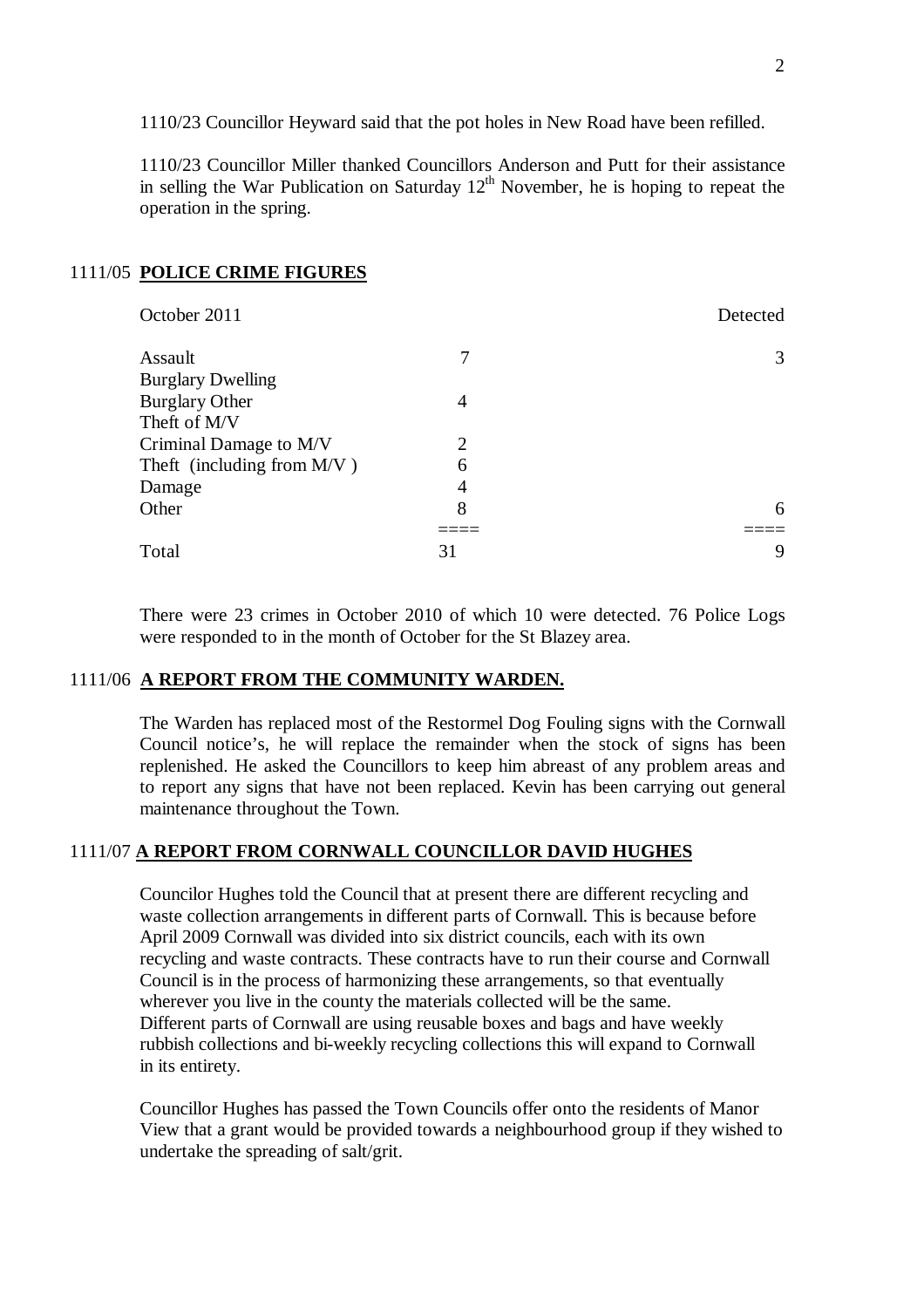The Planning application for a house to be built on the site of the garage servicing 38 Par Lane has been given permission as the applicant has amended his plans and will be using a permeable gravel driveway and has confirmed to the planning officer that a hydro brake will be installed on the drainage system to restrict flows during an extreme storm event.

A sea-side Town grant has been awarded to enable disabled access to Par Beach. The tender process for a café at Par Beach has finished and the tenders have been opened but as yet no decision has been made.

#### 1111/08 **ST BLAISE TOWN CAROL CONCERT**

Charles Richards, Martin Eddy and Anne Weaver will be the readers at this years Carol Service at 6.00pm on Sunday 11<sup>th</sup> December at St Blazey Church. Councillors Miller and Hooper will meet and greet. Councillors Heyward and Hooper will put out the chairs.

#### 1111/09 **DRESSING OF CHRISTMAS TREES**

It is hoped that the Christmas Trees will be provided by Councillor Roy Taylor; the dressing of the trees will start at St Blazey Church and then follow on at Leekseed Chapel.

#### 1111/10 **TO SET THE PRECEPT FOR 2012/13**

After much discussion, taking into account the Queens Jubilee Celebrations and the cost of employing a Community Warden and other cuts that Cornwall Council propose, the Council agreed that a 21.5% increase would have to be made to the precept. This figure equates to £5.56 per year to a property with a Band D council Tax. Councillor Seel proposed the increase, Councillor Heyward seconded the proposal, all the Councillors agreed and so it was RESOLVED.

## 1111/11 **THE PURCHASE OF ROAD CLOSURE SIGNS**

St Blazey Feast Lantern Parade is to take place on 3<sup>rd</sup> February 2012. Re-usable road closure signs need to be purchased. Councillor Seel proposed that signs should be bought, Councillor Gill seconded, all the Council agreed and so it was RESOLVED.

#### 1111/12 **PAR LANE SAFETY**

The road safety in Par Lane is becoming more of an issue; the Town Councillors do not believe that the road safety measures agreed during the planning process are being adhered to. The Clerk will find the relevant paperwork and contact the appropriate persons responsible.

## 1111/13**FLOODING ISSUES & ADOPTION OF THE PAR/ST BLAZEY FLOOD PLAN**

Charles Richards, Chairman of the St Blazey/Par flood group told the Council that there has been 5 flood alerts in the town during the last month, 3 of which were level 3. The flood plans are working.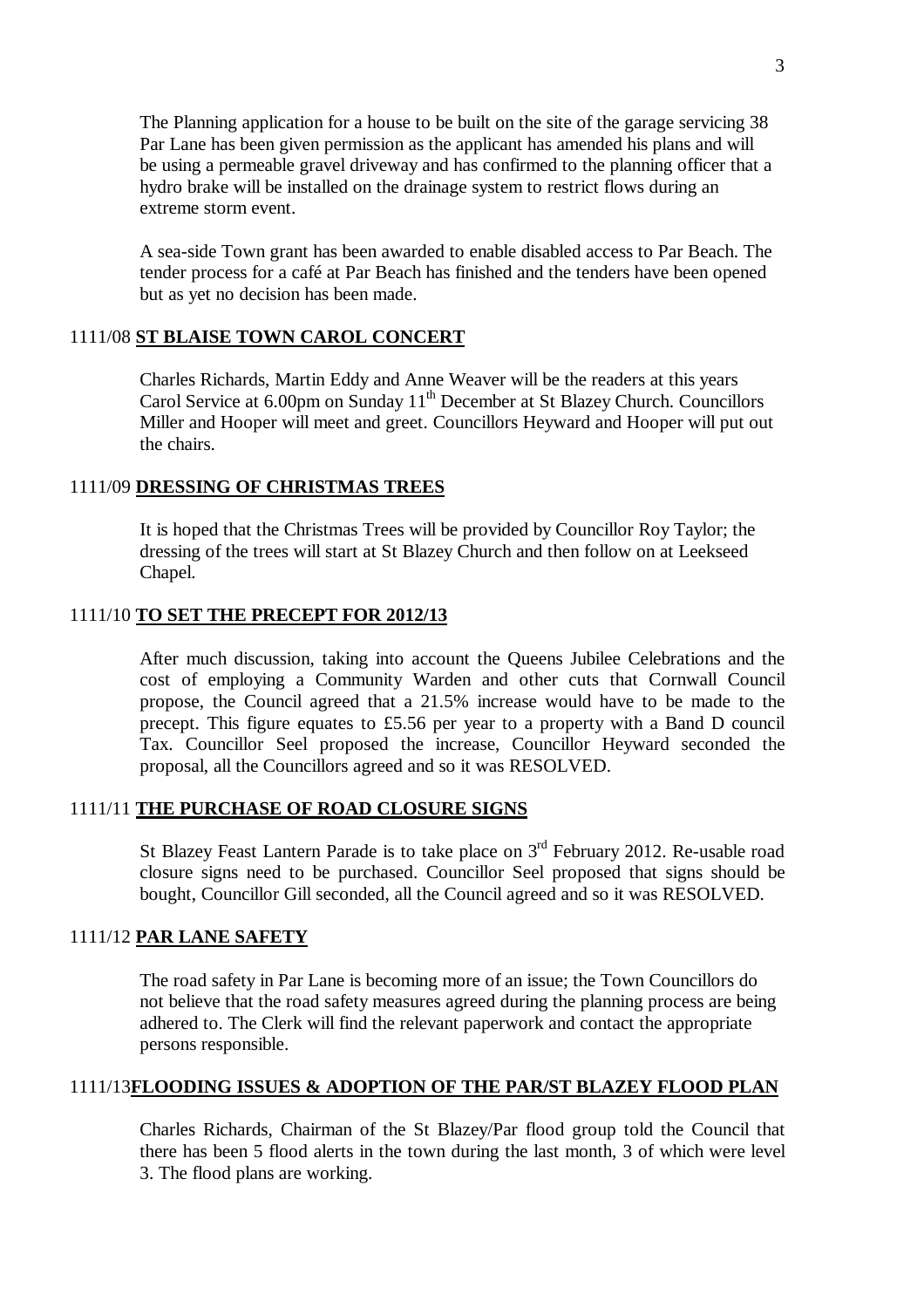Some progress has been made with South West Water as they have committed to set up an emergency phone service for the flood wardens, it will not be for public use.

South West Water has promised to clean the drains and sewers in Par Lane and St Blazey Road. An automatic pumping system is to be installed in December and a consultant is to be taken on to look at renewing pipes.

Charles presented the Town Council with the Par/St Blazey Community Flood Plan. It was suggested that the contact details for the wardens be an appendix to the document rather than part of it as these could change over time. On this premise Councillor Seel proposed the Council adopt the plan, Councillor Heyward seconded the proposal, all the Council agreed and so it was RESOLVED.

Discussion took place regarding the effect of new building work on the flooding situation. The Clerk was instructed to write to Cornwall Councils Head of Planning re-iterating our intention to object to any builds that would increase demand on the sewers and drainage until South West Water have a solution in place.

## 1111/14 **PUBLIC CONVENIENCES IN ST BLAISE**

The Clerk has received a letter from Cornwall Council informing us that they will no longer fund the public conveniences in Station Road. Councillor Hughes told the Council that £1,000,000 has now been committed to funding the facilities for a further 18 months. The Clerk will write to Cornwall Council expressing our dismay at the prospect of the only PC in St Blazey, which is well used, should be closed.

#### 1111/15**PROJECT LIST**

**New Community Centre –** The Clerk submitted the funding bid for the extension to the Burrows on  $11<sup>th</sup>$  November.

**Piggy Alley** – The Clerk has instructed Nalders to undertake the legal work for the lease of Piggy Alley from Cornwall Council to the Town Council.

**St Blazey Fountain** – Councillor Hooper proposed that the Council accept May Gurneys quote of £3,208.86 and Western Power Distribution's quote of £906.53 to have the Fountain re-instated before the Queens Jubilee. Councillor Putt seconded the proposal, all the Council agreed and so it was RESOLVED.

**The Queens Diamond Jubilee** – It was agreed that a face painter, a juggler, nail art and a hair braider would be at Penarwyn along with hopefully a pollinator from the Eden Project. The children from Biscovey School would have a couple of stalls where they would sell things and have games. The Brownies would have craft activities and the School would hold a king and queen competition. The Council will provide a hot dog van to give all the children lunch. Eden is hopefully providing a bus to transfer everybody to the football club.

Carol from Fourways will provide a balloon maker and is looking at arranging a bouncy castle. The Football Club will mark the pitch out to have games such as sack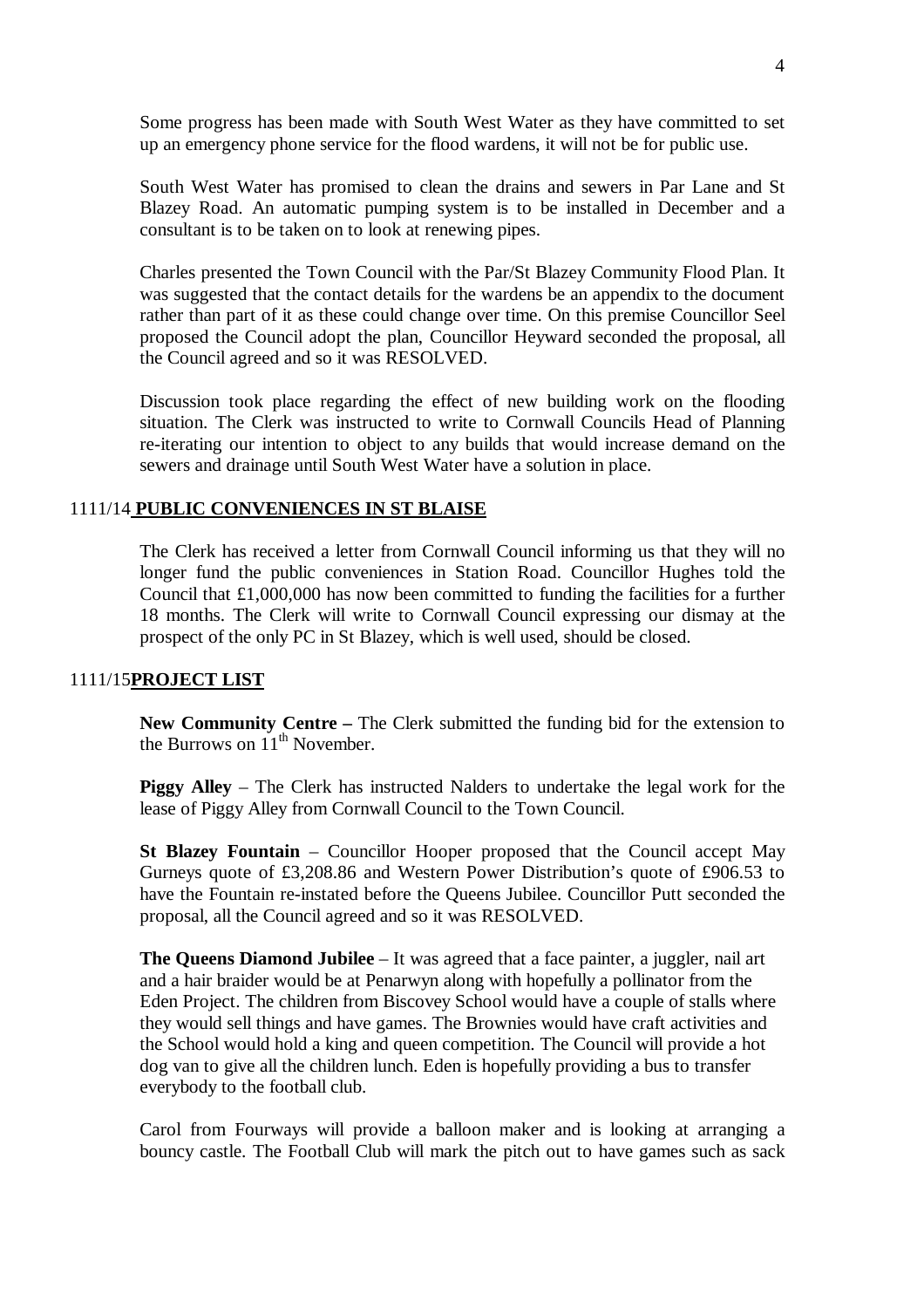racing, egg and spoon races, welly throwing and a penalty shoot out. Roy Collison will make certificates for the winners of these events.

Activities for older children were discussed and it was agreed that a battle of the bands should be arranged, Liz and Carole are looking into this and a prize of £50 would be given before giving the children tea. Paul has arranged that members of the football club will prepare this for a cost of approximately £200. The Council will be asked to buy 250 coins at a price of approx £1 to give to the children attending.

#### 1111/16**TOWN CLERKS REPORT**

**Road Traffic Regulation Act 1984 S.14: Temporary Prohibition of Traffic Location: B3269 between the junction of A390 and the A3082 Roundabout at Newtown, Castledore, Fowey Timing: 5th to 23rd December 2011 (0930 to 1630 hours) Reason: Cornwall Council - Patching Works**

**Road Traffic Regulation Act 1984 S.14: Temporary Prohibition of Traffic Location: Biscovey Road, St Blazey Gate, Par Timing: 19th to 20th December 2011 (24 hours) Reason: May Gurney on behalf of SWW - Manhole Cover Works**

The Clerk has received an E-mail from "Keep Cornwall Whole" asking us to write the Boundary Commission giving support to their fight. The Council agreed to do so.

Cornwall Association of Local Councils has asked for the Town Councils views on the Future of the Code of Conduct. The council believes there should be a single Code of Conduct for Cornwall; the same code should apply to all levels of local government.

The latest Cornwall Council parking consultation has made no changes to the Car Park provision in St Blaise.

Cornish Market World have written asking us to support their applications in request of a farm shop and additional trading days, although the council support the principle it cannot pre determine an application. The Clerk will write stressing this.

The tenants of the Packhorse Inn have appealed against an enforcement notice served on their smoking shelter. The Town Council support their appeal.

#### 1111/17**PLANNING MATTERS**

There have been seven Planning applications received. It was RESOLVED to not object to five of them.

PA11/09269 Listed Building Consent Internal alterations to provide 4 additional bedrooms, installation of lift, conservation velux window and a window to the SE elevation. The Britannia Inn St Austell Road, St Blazey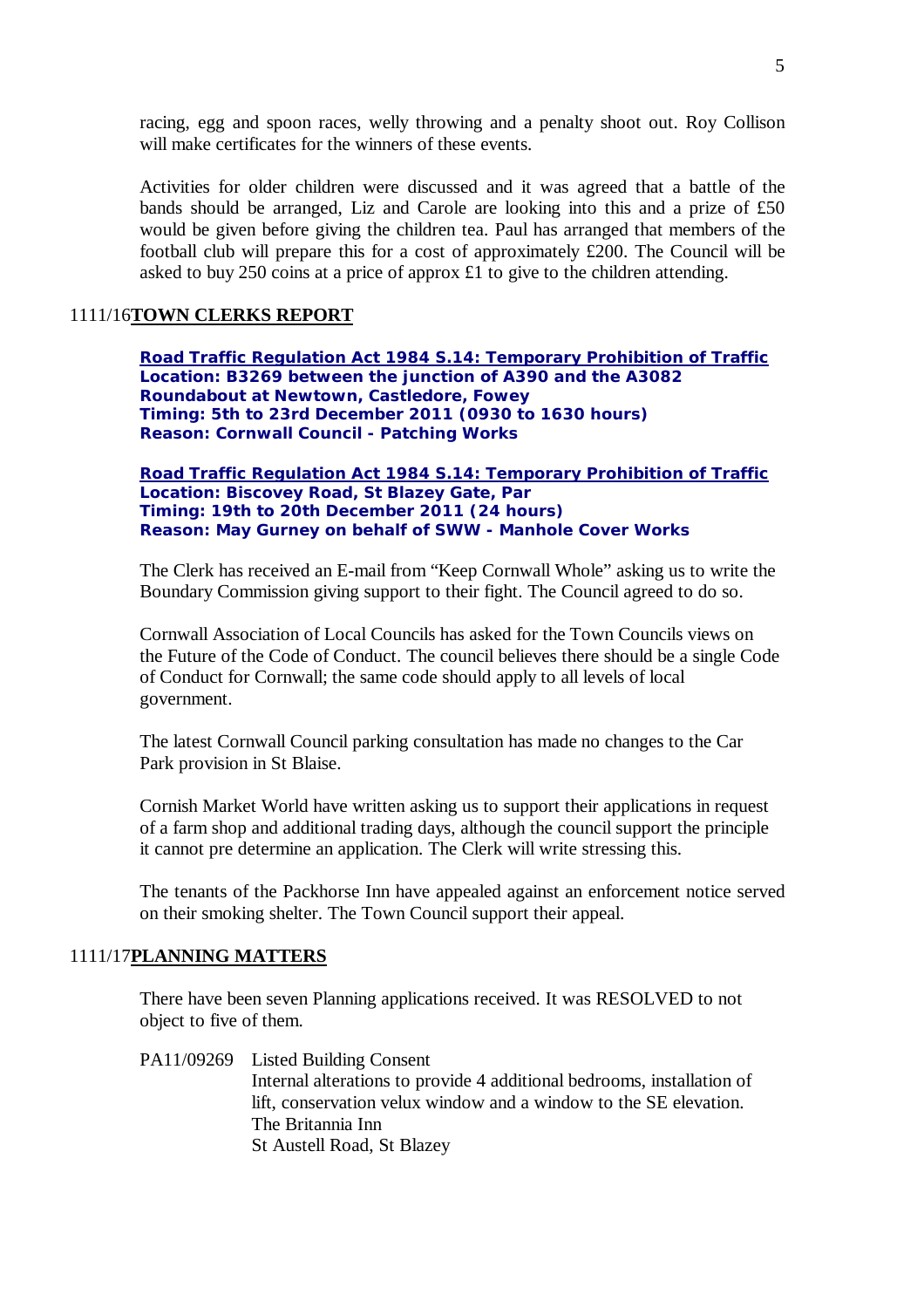- PA11/09317 Full Planning Proposed changes to elevations and internal layout, including repository of domestic garage. Mountvean The Mount, St Blazey
- PA11/09265 Full Planning

Extension of time of C2/08/01621 for the conversion of existing store with link to dwelling to provide ground floor accommodation for elderly dependant relative. 107 Station Road St Blazey

PA11/08178 Full Planning Substitution of Lanhydrock 3 storey front/ 2 storey rear split level with Lanhydrock full 3 storey house (Minor Amendment changes only) Plot 4-9 Par Lane St Blazey

PA11/08762 TPO Sectional dismantling of 13 trees, felling of 3 trees and single branch to be removed from chestnut tree. 53 & 55 Chyandor Close St Blazey

The Council RESOLVED to object to two of them.

PA11/08660 Full Planning Construction of a new 4 bedroom house with integral garage. Plot 2A Uplands The Mount St Blazey

PA11/08667 Full Planning Construction of a new 4 bedroom house with integral garage. Plot 2B Uplands The Mount St Blazey

Planning Application results received.

PA11/07108 Full Planning Installation of ATM. The Co-op Middleway St Blazey APPROVED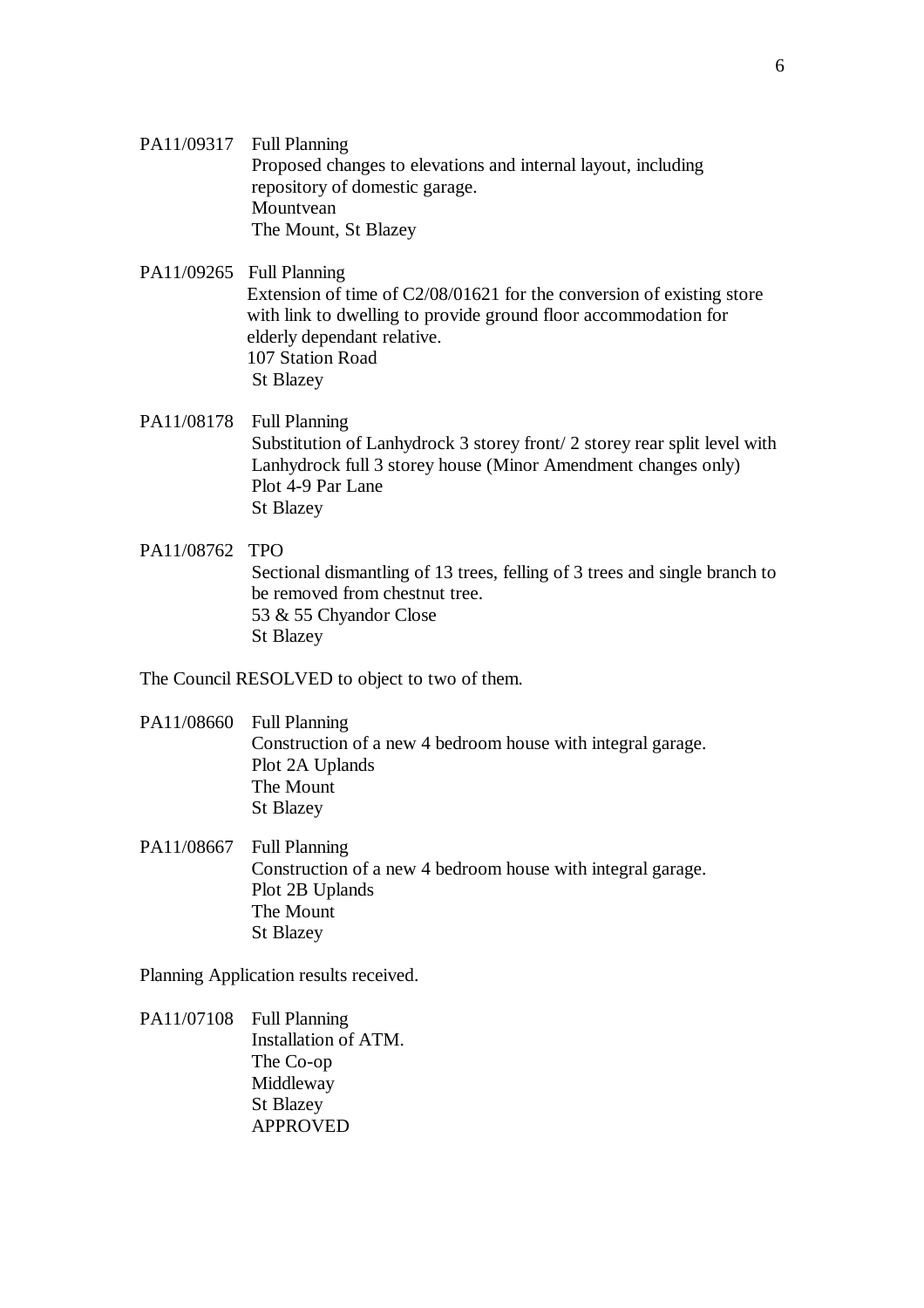PA11/07496 TPO Various tree works 47 & 49 Treryn Close. St Blazey APPROVED

PA11/06123 Full Planning

Use of Kidzworld and Charlie's as Class D play area (include extended hours and adult participation). Erection of high rope provision: Conversion of part of offices to take away food sales including hot beverages. Cornish Market World APPROVED

## 1111/18**ALEXANDER HALL**

Councillor Miller is looking at Gas & Electricity rates for Alexander Hall as the contracts are due for renewal.

## 1111/19**ACCOUNTS**

| Income                 |              | <b>Expenditure</b>       |          |
|------------------------|--------------|--------------------------|----------|
| <b>Hall Bookings</b>   | 214.50 10/11 | <b>Broadband</b>         | 33.37    |
| <b>Hall Bookings</b>   | 278.00       | <b>SWW</b>               | 55.00    |
| Int                    | 2.76 10/11   | Electricity              | 38.00    |
| <b>War Publication</b> | 110.00       | <b>HMRC</b>              | 347.33   |
|                        |              | $CC$ (pen)               | 339.03   |
|                        |              | Clerks Sal               | 1020.49  |
|                        |              | Wardens Wage             | 734.19   |
|                        |              | <b>Cleaners Wage</b>     |          |
|                        |              | <b>CIS</b>               | 86.06    |
|                        |              | Viking                   | 98.47    |
|                        |              | Petrol                   | 86.80    |
|                        |              | <b>Land Registry</b>     | 5.00     |
|                        |              | Friends of Lux Val       | 250.00   |
|                        |              | Insurance                | 158.25   |
|                        |              | Cornwall Council         | 518.89   |
|                        |              | <b>British Gas</b>       | 179.06   |
|                        |              | Travel                   | 141.60   |
|                        |              | Warden equipment         | 12.67    |
|                        |              | <b>Cleaning Supplies</b> | 6.99     |
|                        |              | Training                 | 6.63     |
|                        |              | Stationery               | 10.59    |
|                        |              | Ladder                   | 11.99    |
|                        |              | <b>BT</b>                | 55.80    |
|                        |              | Paints                   | 46.26    |
|                        |              |                          |          |
|                        | 605.26       |                          | 4,242.47 |

The Council RESOLVED to accept the accounts submitted.